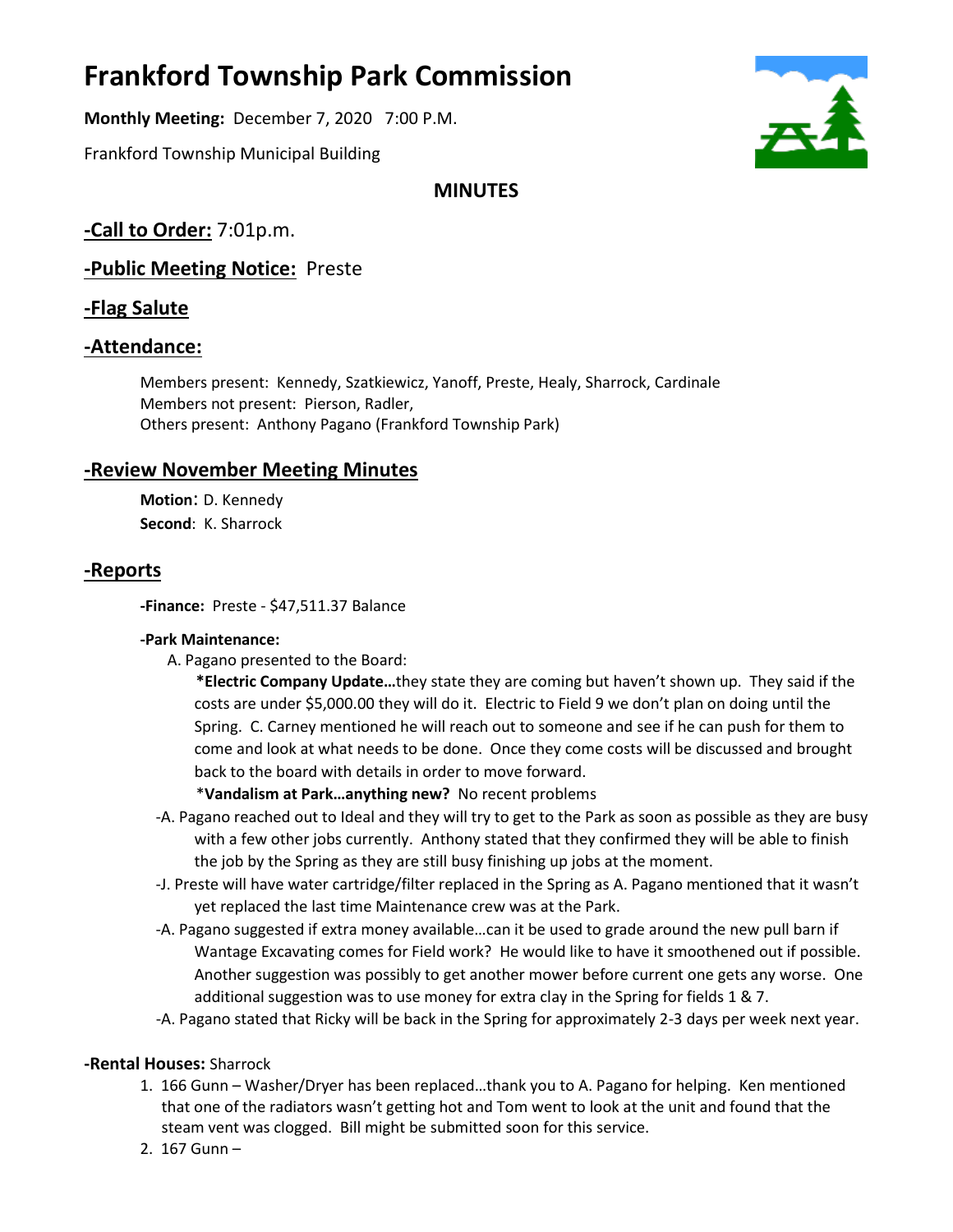#### $3.30$  Golf  $-$

\*Pine Trees Update...J. Preste said he contacted McCullough and they are currently busy with some other jobs at this time...tabled.

\*K. Sharrock Update on if water softener salt was needed for other rental units? Ken said arbara doesn't need any and that Kristin still has about 5 bags, so no additional softener salt is needed at this time.

#### **-Township Committee Liaison: Civitan/Carney**

No Township Committee Liaisons were present at Meeting.

## **-Public Comment/Participation** – None

## **-Unfinished/Old Business:**

- 1. Branchville Reservoir/Well-Updates?
	- J. Preste provided updates to the Board Members.
		- \*Jim & Sam attended the Branchville Council Meeting and they are working on amending the 30day cancellation. The 30day notice will remain for emergency situations only. Working on amendment for a longer period of time that would be more acceptable to the Parks Commission. Other piece of property is Sold and the other half of land where reservoir is located is up for sale. It has been agreed that a diagram of the raft, idea of depth, and notification to Branchville when the raft goes in will be provided moving forward. J. Preste asked the Board for suggestions on should we wait, or should we move forward in drilling? Board Members would like to wait until a final decision is made on easement or agreement to allow us use of the water. More updates to follow in coming months...
	- F. Healy provided updates to the Board Members.
	- \*After attending the virtual Open Space Meeting on December 3<sup>rd</sup> it was mentioned that they were working on getting permit through the state and then they should be allowed to start using water again at Frankford Park. They are working with Dave and shouldn't be a problem to diverting water to the fields not to exceed 100,000 gallons of water per day. It is a possibility that for the diversion a meter would be put in to supervise and monitor the use of the water. There is a possibility for the land to be purchased this way Branchville could receive money to maintain the property. To be continued and more updates to follow...
- 2. Dedication Bench Ricky...
	- a. Frankford PTA to purchase plaque for bench...F. Healy brought up at November PTA Meeting and it was approved that the PTA will fund this plaque. Need inscription to be printed at Newton Trophy. Will need to reach out to Sharon to see how many years Ricky has worked...inscription to be finalized at January Meeting so that plaque can be ordered to arrive in time for the Spring. Need details on bench from Eagle Scouts so we know what size to order.
	- b. L. Ruggiero & his Eagle Scouts to make the bench and/or purchase it? Any updates...K. Radler, Brad S.? Frank Cardinale provided an update that no location has been picked yet, his Scout Master suggested to bulk up the project a little more. F. Cardinale will help Louis to fulfill this project. The Board suggested new field signs, kick wall, etc... A. Pagano mentioned that Diane can get new field signs possibly from recycled projects.
- 3. Water Fountain will need to be replaced in the Spring. J. Preste suggested we move forward in purchasing a unit which A. Pagano suggested one that will attach to the building. F. Healy will reach out to Brian Bansemer/Head of Maintenance & Custodial at Frankford Township School for reputable Vendor and suggestions on unit to use. She will also ask if he is licensed to install the unit for us.
- 4. Open Space Committee Meetings...F. Healy attended virtual meeting on 12/3/20...all meetings are typically held on 1<sup>st</sup> Thursday of each month at Municipal Building.